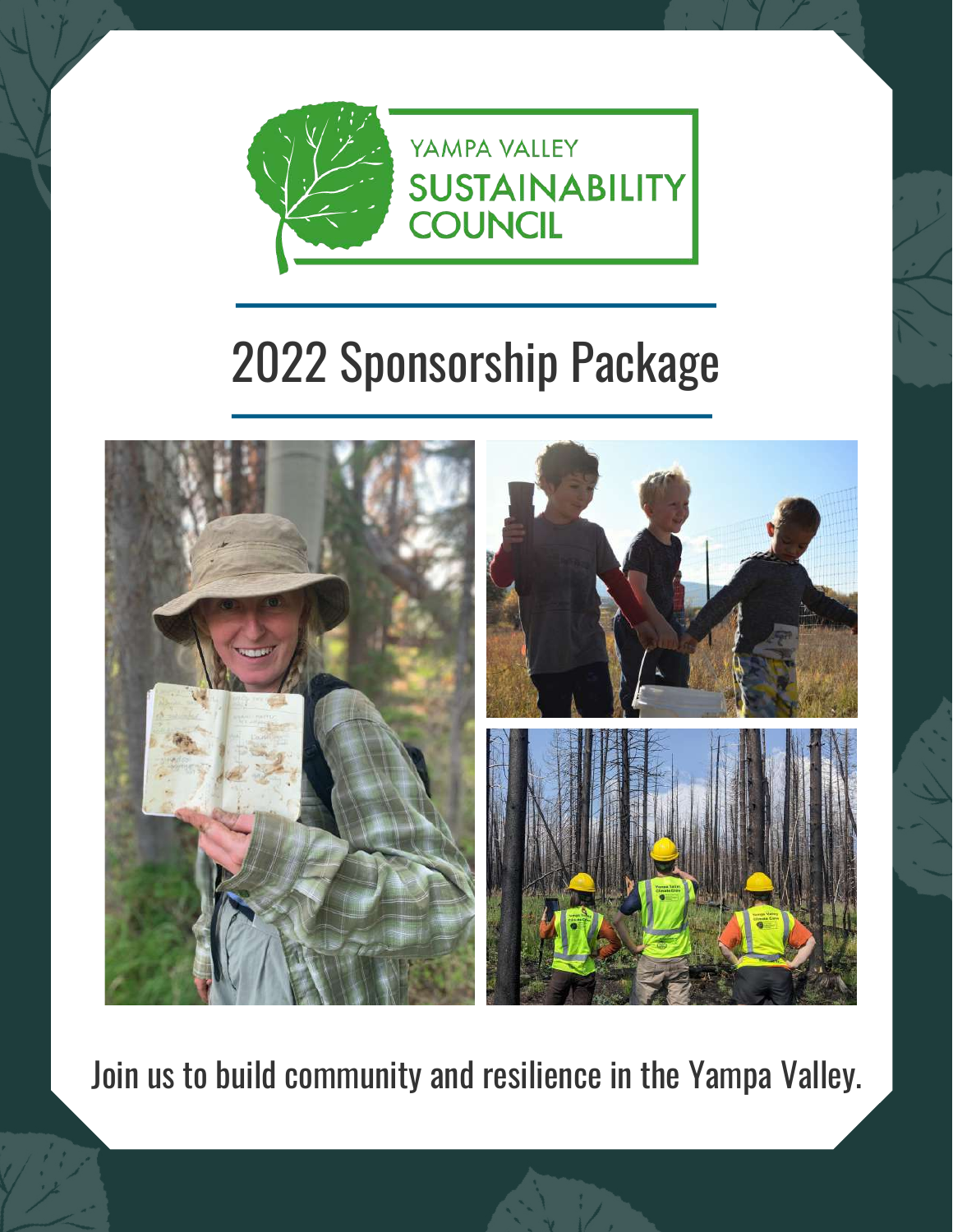# Thank you to our 2021 sponsors



**Alpine Bank** Member FDIC





















*ITULSENS* 





HARD **NARD** 





**AUS** 



**POINT** 











**HEALTH** 





**WANATURAL GRÚCERS** 

**SKULL CREEK** 

**GR3EK** 



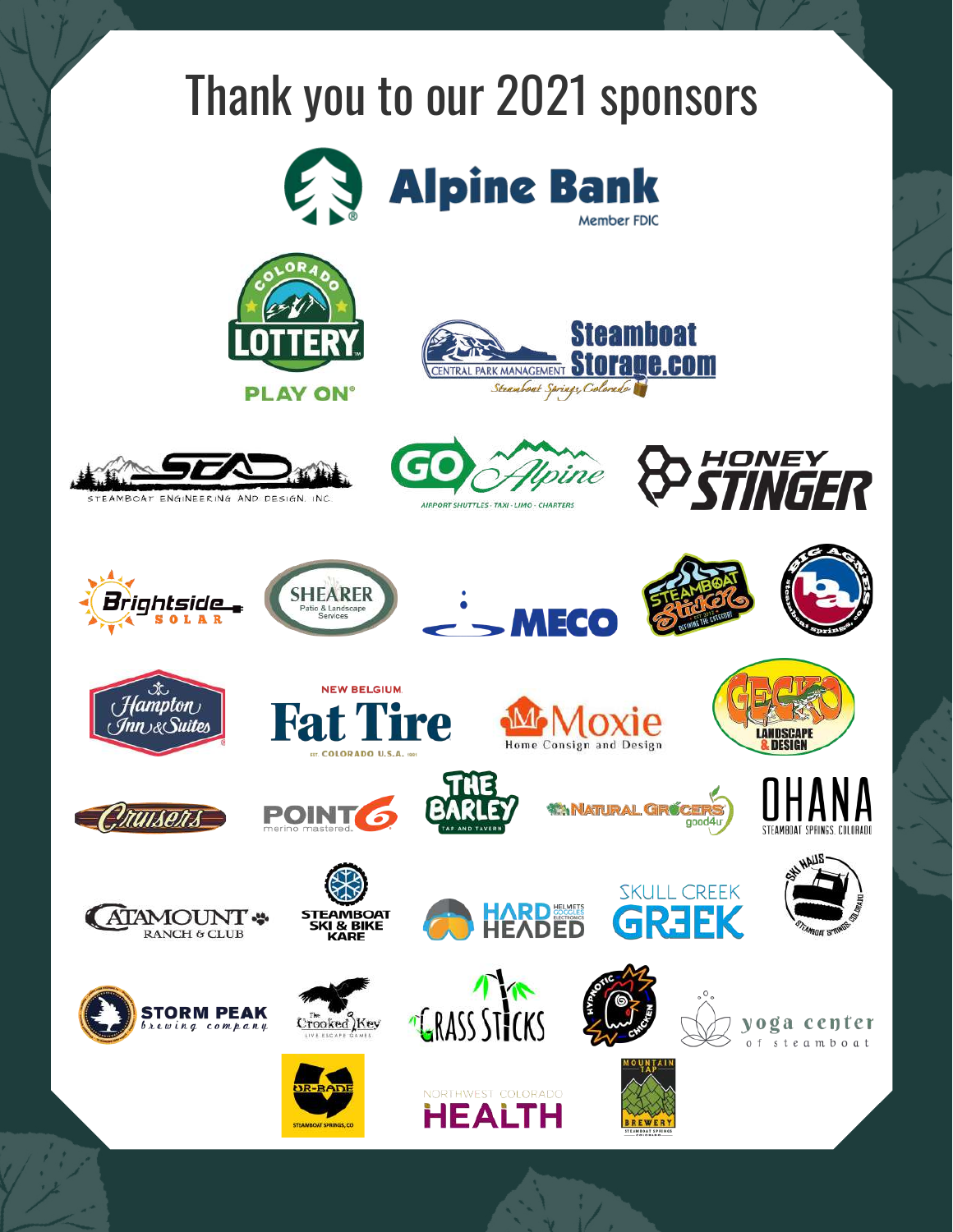### Make climate solutions part of your practices.

2022 is an important time for Corporate Sponsors like you and YVSC to work together to develop and implement climate solutions. Join us, and move forward on actions that increase community-wide recycling, composting, energy savings, low-carbon transportation accessibility, water conservation, land-based climate solutions like reforestation, and education.

**As a Corporate Sponsor, you will be recognized as part of a movement that makes climate solutions something that the Yampa Valley is known for and proud of.**

### The time to join us is now.

#### Average Temperature Change, 1895-2019

#### **THE EFFECTS OF CLIMATE CHANGE ARE HERE NOW.**

- Routt and Moffat counties are identified as climate hot spots, with average temperature increases nearly 2x the national average.
- Due to low flows, a result of increased temperature, a call was placed on the Yampa River for the third time in history on July 29, 2021.
- Colorado had the three largest wildfires in history in 2020 and lost over 500,000 acres.